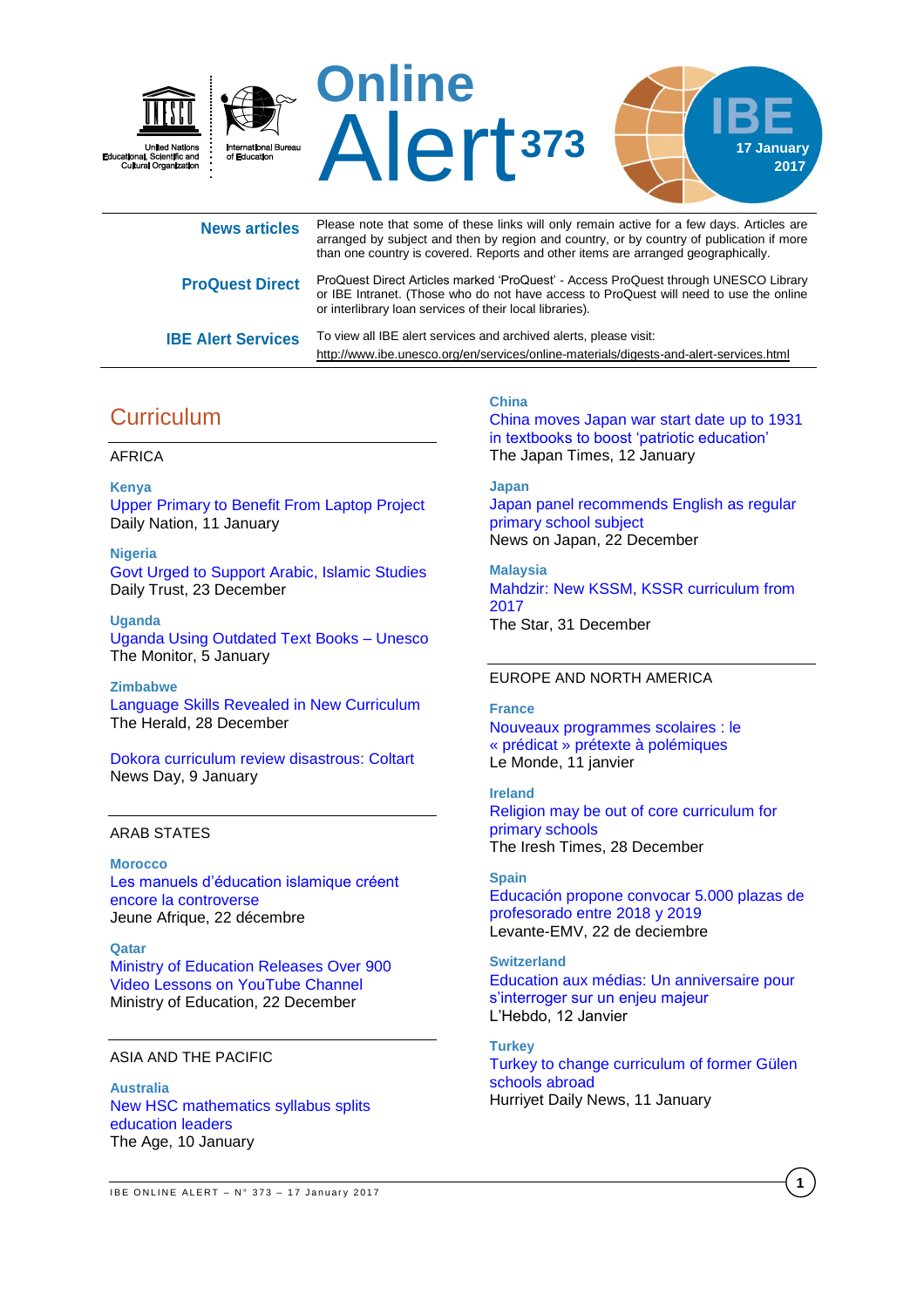### LATIN AMERICA AND THE CARIBBEAN

**Costa Rica** [Falemos português': nuevo proyecto de](http://www.nacion.com/nacional/educacion/Falemos-portugues-nuevo-proyecto-MEP_0_1605239466.html)  [Educación](http://www.nacion.com/nacional/educacion/Falemos-portugues-nuevo-proyecto-MEP_0_1605239466.html) La Nación, 23 de diciembre

**Ecuador** [Las guías del docente "Yo Construyo mi](https://educacion.gob.ec/las-guias-del-docente-yo-construyo-mi-ecuador-fomentan-la-cultura-tributaria-en-los-estudiantes-de-educacion-general-basica/)  [Ecuador" fomentan la cultura tributaria en los](https://educacion.gob.ec/las-guias-del-docente-yo-construyo-mi-ecuador-fomentan-la-cultura-tributaria-en-los-estudiantes-de-educacion-general-basica/)  [estudiantes de Educación General Básica](https://educacion.gob.ec/las-guias-del-docente-yo-construyo-mi-ecuador-fomentan-la-cultura-tributaria-en-los-estudiantes-de-educacion-general-basica/) Ministerio de Educación, 5 de enero

**Guyana** [Music and Sports to be part of schools](http://www.education.gov.gy/web/index.php/mediacenter/external-sources/item/2553-music-and-sports-to-be-part-of-schools-curriculum)  [curriculum](http://www.education.gov.gy/web/index.php/mediacenter/external-sources/item/2553-music-and-sports-to-be-part-of-schools-curriculum) Ministry of Education, 10 January

**Peru** [Minedu oficializa alfabeto de lengua](http://www.minedu.gob.pe/n/noticia.php?id=41405)  [amazónica ocaina](http://www.minedu.gob.pe/n/noticia.php?id=41405) Ministerio de Educación, 13 de enero

## Early childhood education

#### ASIA AND THE PACIFIC

**Singapore** [Higher demand, enrolment for kindergartens](http://www.straitstimes.com/singapore/education/higher-demand-enrolment-for-kindergartens-set-up-by-moe)  [set up by MOE](http://www.straitstimes.com/singapore/education/higher-demand-enrolment-for-kindergartens-set-up-by-moe) The Straits Times, 12 January

**Thailand** [Thaïlande: la junte impose une éducation](http://www.rfi.fr/asie-pacifique/20161226-thailande-junte-impose-education-militaire-jardin-enfants-valeurs-morales)  [militaire dès le jardin d'enfants](http://www.rfi.fr/asie-pacifique/20161226-thailande-junte-impose-education-militaire-jardin-enfants-valeurs-morales) RFI, 26 décembre

### LATIN AMERICA AND THE CARIBBEAN

#### **Guyana**

[First Batch of Early Childhood Development](http://www.education.gov.gy/web/index.php/mediacenter/external-sources/item/2532-first-batch-of-early-childhood-development-centres-licensed)  [Centres licensed](http://www.education.gov.gy/web/index.php/mediacenter/external-sources/item/2532-first-batch-of-early-childhood-development-centres-licensed) Ministry of Education, 28 December

#### **Peru**

[Organizaciones expertas respaldan edad](http://www.minedu.gob.pe/n/noticia.php?id=41352)  [límite establecida por Minedu para acceder a](http://www.minedu.gob.pe/n/noticia.php?id=41352)  [Educación Inicial y Primaria](http://www.minedu.gob.pe/n/noticia.php?id=41352) Ministerio de Educación, 8 de enero

## Education Reform

#### AFRICA

# **Kenya**

[Education reforms achievable, though difficult](http://www.nation.co.ke/oped/Opinion/Education-reforms-achievable--though-difficult-to-implement/440808-3512712-301xl4/index.html)  [to implement](http://www.nation.co.ke/oped/Opinion/Education-reforms-achievable--though-difficult-to-implement/440808-3512712-301xl4/index.html) Daily Nation, 11 January

 **2017**

**Mauritius** Rétrospective 2016 - [réformes : l'éducation en](http://defimedia.info/retrospective-2016-reformes-leducation-en-ebullition)  **[ébullition](http://defimedia.info/retrospective-2016-reformes-leducation-en-ebullition)** Le Défimedia, 24 décembre

[Nine-Year Schooling](http://fr.allafrica.com/stories/201701070261.html) - Les manuels du [secondaire fournis par le MIE dès 2018](http://fr.allafrica.com/stories/201701070261.html) Lexpress.mu, 7 janvier

#### ASIA AND THE PACIFIC

**Sri Lanka** [National function for textbook distribution](http://www.moe.gov.lk/english/index.php?option=com_content&view=article&id=1663:national-function-for-textbook-distribution&catid=344:latest-news&Itemid=771) Ministry of Education, January 2016

**Thailand** [Govt launches '20-year strategic education](http://www.bangkokpost.com/news/general/1180769/govt-launches-20-year-strategic-education-plan)  [plan'](http://www.bangkokpost.com/news/general/1180769/govt-launches-20-year-strategic-education-plan)  Bangkok Post, 16 January

#### EUROPE AND NORTH AMERICA

#### **France**

[Éducation prioritaire : « plus de maîtres que de](http://www.ouest-france.fr/education/education-prioritaire-plus-de-maitres-que-de-classes-en-2017-4726216)  [classes » en 2017](http://www.ouest-france.fr/education/education-prioritaire-plus-de-maitres-que-de-classes-en-2017-4726216) Ouest-France, 10 janvier

**Ireland** [Minister Bruton sets out plans to reform the](http://www.education.ie/en/Press-Events/Press-Releases/2017-Press-Releases/PR17-16-01.html)  [school admission system in relation to religion](http://www.education.ie/en/Press-Events/Press-Releases/2017-Press-Releases/PR17-16-01.html) Ministry of Education, 16 January

## LATIN AMERICA AND THE CARIBBEAN

#### **Mexico**

Comunicado 7.- [Es 2017 el año de la](http://www.gob.mx/sep/prensa/comunicado-6-es-2017-el-ano-de-la-transformacion-educativa-con-mejora-en-las-evaluaciones-nuno-mayer?idiom=es)  [transformación educativa, con mejora en las](http://www.gob.mx/sep/prensa/comunicado-6-es-2017-el-ano-de-la-transformacion-educativa-con-mejora-en-las-evaluaciones-nuno-mayer?idiom=es)  [evaluaciones: Nuño Mayer](http://www.gob.mx/sep/prensa/comunicado-6-es-2017-el-ano-de-la-transformacion-educativa-con-mejora-en-las-evaluaciones-nuno-mayer?idiom=es) Ministerio de Educación, 9 de enero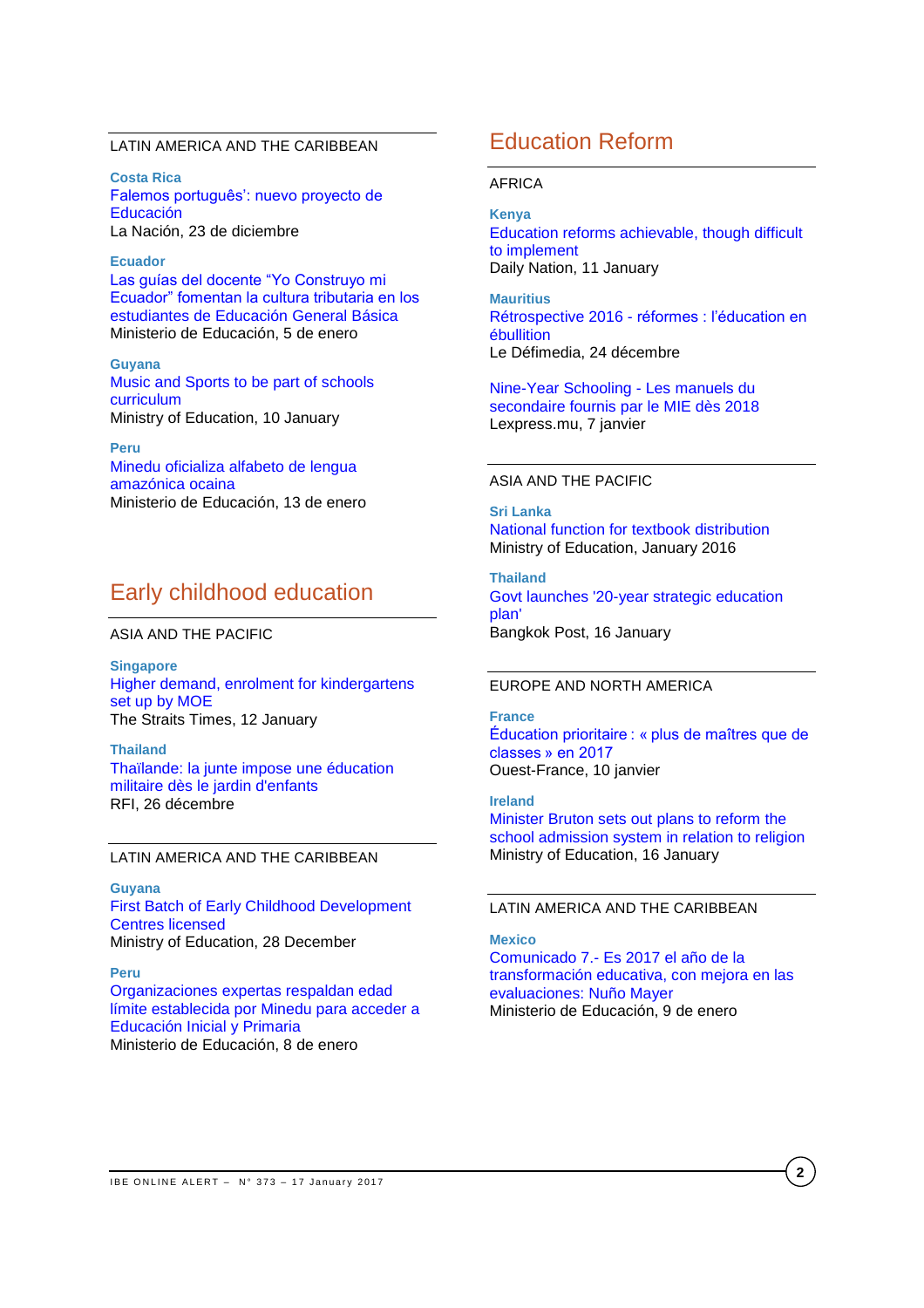# Education System

#### AFRICA

**Kenya**

[New Education System to Lay Emphasis on](http://allafrica.com/stories/201612300079.html)  [Continuous Assessment](http://allafrica.com/stories/201612300079.html) Daily Nation, 30 December

**South Africa** [South Africa has one of the world's worst](http://www.economist.com/news/middle-east-and-africa/21713858-why-it-bottom-class-south-africa-has-one-worlds-worst-education)  [education systems](http://www.economist.com/news/middle-east-and-africa/21713858-why-it-bottom-class-south-africa-has-one-worlds-worst-education) The Economist, 7 January

## ASIAN AND THE PACIFIC

**Thailand**

[King urges government to enhance education](http://www.bangkokpost.com/news/general/1180169/king-urges-government-to-enhance-education) Bangkok Post, 15 January

#### LATIN AMERICA AND THE CARIBBEAN

**Dominican Republic** Navarro asegura [República Dominicana](http://acento.com.do/2017/actualidad/8419340-navarro-asegura-republica-dominicana-saldra-del-sotano-calidad-educacion/)  ["saldrá del sótano" en calidad educación](http://acento.com.do/2017/actualidad/8419340-navarro-asegura-republica-dominicana-saldra-del-sotano-calidad-educacion/) Acento, 15 de enero

## Gender

EUROPE AND NORTH AMERICA

**UK**

[Damaging' transgender curriculum is about to](https://www.lifesitenews.com/news/uk-children-starting-at-age-7-will-study-reading-writing-gender-transitioni)  [invade 7-year-olds' classrooms in the UK](https://www.lifesitenews.com/news/uk-children-starting-at-age-7-will-study-reading-writing-gender-transitioni) Life Site News, 6 January

### LATIN AMERICA AND THE CARIBBEAN

#### **Mexico**

Comunicado 8.- [Señala Nuño Mayer la](http://www.gob.mx/sep/archivo/prensa?order=DESC&page=2)  [importancia de impulsar la equidad de género](http://www.gob.mx/sep/archivo/prensa?order=DESC&page=2)  [desde el sistema educativo...](http://www.gob.mx/sep/archivo/prensa?order=DESC&page=2) Ministerio de Educación, 8 de enero

#### **Peru**

[Currículo Nacional promueve igualdad de](http://www.minedu.gob.pe/n/noticia.php?id=41429)  [oportunidades para hombres y mujeres](http://www.minedu.gob.pe/n/noticia.php?id=41429) Ministerio de Educación, 14 de enero

## Inclusive Education

#### AFRICA

**Burkina Faso** [L'éducation inclusive, « un moyen pour](http://burkina24.com/2016/12/26/burkina-leducation-inclusive-un-moyen-pour-atteindre-leducation-pour-tous/)  [atteindre l'éducation pour tous »](http://burkina24.com/2016/12/26/burkina-leducation-inclusive-un-moyen-pour-atteindre-leducation-pour-tous/) Burkina 24, 26 décembre

**South Africa** [Inclusive Education for an Inclusive Econom](http://allafrica.com/stories/201701050201.html) SAnews.gov.za (Tshwane), 4 January

 **2017**

#### ARAB STATES

#### **Qatar**

Students [of Inclusion Programs in Public](http://www.edu.gov.qa/En/Media/News/Pages/NewsDetails.aspx?NewsID=4052)  [Schools Enjoy Similar Education with Peers](http://www.edu.gov.qa/En/Media/News/Pages/NewsDetails.aspx?NewsID=4052) Ministry of Education, 25 December

#### ASIA AND THE PACIFIC

**China**

[China aims to improve fairness in education](http://news.xinhuanet.com/english/2016-12/30/c_135945073.htm) Xinhua, 30 December

#### EUROPE AND NORTH AMERICA

#### **USA**

[U.S. Department of Education Releases](https://www.ed.gov/news/press-releases/us-department-education-releases-guidance-civil-rights-students-disabilities)  [Guidance on Civil Rights of Students with](https://www.ed.gov/news/press-releases/us-department-education-releases-guidance-civil-rights-students-disabilities)  **[Disabilities](https://www.ed.gov/news/press-releases/us-department-education-releases-guidance-civil-rights-students-disabilities)** U.S. Department of Education, 28 December

### LATIN AMERICA AND THE CARIBBEAN

**Peru**

[Centros de Educación Básica Especial de](http://www.minedu.gob.pe/n/noticia.php?id=41397)  [Perú postulan a proyecto "Transformación](http://www.minedu.gob.pe/n/noticia.php?id=41397)  [hacia la calidad de vida"](http://www.minedu.gob.pe/n/noticia.php?id=41397) Ministerio de Educacion, 12 de enero

[Minedu presenta nuevo Plan Nacional de](http://www.minedu.gob.pe/n/noticia.php?id=41273)  [Educación Intercultural Bilingüe a favor de](http://www.minedu.gob.pe/n/noticia.php?id=41273)  [estudiantes indígenas](http://www.minedu.gob.pe/n/noticia.php?id=41273) Ministerio de Educacion, 27 de diciembre

**Venezuela** ["Maestros tienen compromiso de garantizar](http://vtv.gob.ve/maestros-tienen-compromiso-de-garantizar-una-educacion-incluyente-expreso-jaua-ministro-de-educacion/)  [una educación incluyente", expresó Jaua,](http://vtv.gob.ve/maestros-tienen-compromiso-de-garantizar-una-educacion-incluyente-expreso-jaua-ministro-de-educacion/) 

[ministro de Educación](http://vtv.gob.ve/maestros-tienen-compromiso-de-garantizar-una-educacion-incluyente-expreso-jaua-ministro-de-educacion/) Venezolana de Televisión, 15 de enero

**3**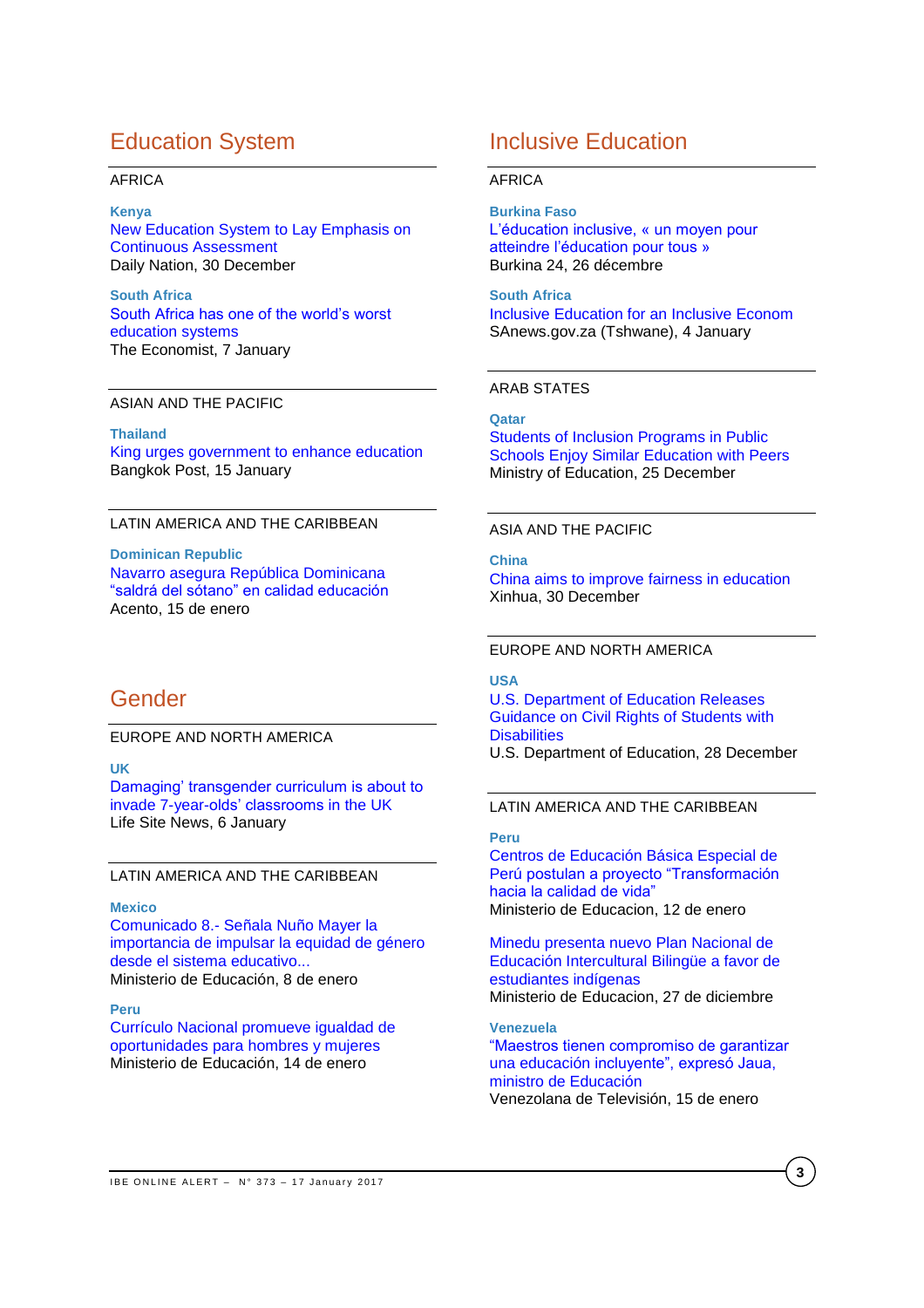# Teacher Education

#### AFRICA

#### **Rwanda**

[340 Teachers Get Training in Multiple Skills](http://allafrica.com/stories/201612270063.html) The New Times, 27 November

#### ARAB STATES

**United Arab Emirates** [New training programme to make 21st century](http://www.khaleejtimes.com/news/education/new-training-programme-to-make-21st-century-teachers)  [teachers](http://www.khaleejtimes.com/news/education/new-training-programme-to-make-21st-century-teachers) Khaleej Times, 2 January

[Abu Dhabi teachers to receive cybersecurity](http://www.thenational.ae/uae/education/abu-dhabi-teachers-to-receive-cybersecurity-training)  [training](http://www.thenational.ae/uae/education/abu-dhabi-teachers-to-receive-cybersecurity-training) The National, 5 January

[Abu Dhabi teachers attend moral education](http://www.thenational.ae/uae/education/abu-dhabi-teachers-attend-moral-education-training)  [training](http://www.thenational.ae/uae/education/abu-dhabi-teachers-attend-moral-education-training) The National, 4 January

## ASIA AND THE PACIFIC

**Viet Nam** [Surplus teachers to be retrained](http://vietnamnews.vn/society/349484/surplus-teachers-to-be-retrained.html#HYd7PcEC5GJD8puz.97) Viet Nam News, 12 January

## Reports, publications, etc.

## EUROPE AND NORTH AMERICA

**France**

[EMI : partir des pratiques des élèves](http://ife.ens-lyon.fr/vst/DA-Veille/115-janvier-2017.pdf) Claire Joubaire, Dossier de veille de l'IFÉ n° 115, janvier 2017

#### **UK**

[Understanding emotional and social](http://www.teachingenglish.org.uk/sites/teacheng/files/G211_ELTRA_Gkonou%20and%20Mercer%20paper_FINAL_web.pdf)  [intelligence among English language teachers](http://www.teachingenglish.org.uk/sites/teacheng/files/G211_ELTRA_Gkonou%20and%20Mercer%20paper_FINAL_web.pdf) Christina Gkonou and Sarah Mercer, ELT Research Papers 17.03, British Council, January 2017

### INTERNATIONAL

#### **UNESCO**

[Textbooks pave the way to sustainable](http://unesdoc.unesco.org/images/0024/002467/246777e.pdf)  [development](http://unesdoc.unesco.org/images/0024/002467/246777e.pdf) Global education monitoring report: policy paper 28, UNESCO, 2016 [French](http://unesdoc.unesco.org/images/0024/002467/246777f.pdf) [Spanish](http://unesdoc.unesco.org/images/0024/002467/246777s.pdf)

[Let's decide how to measure](http://unesdoc.unesco.org/images/0024/002469/246984e.pd) school violence

Global education monitoring report: policy paper 29. UNESCO, 2017

[School violence and bullying: global status](http://unesdoc.unesco.org/images/0024/002469/246970e.pdf)  [report](http://unesdoc.unesco.org/images/0024/002469/246970e.pdf) UNESCO, 2017 [French](http://unesdoc.unesco.org/images/0024/002469/246976f.pdf)

[Partnering for prosperity: education for green](http://unesdoc.unesco.org/images/0024/002469/246918e.pdf)  [and inclusive growth; Global education](http://unesdoc.unesco.org/images/0024/002469/246918e.pdf)  [monitoring report, 2016;summary](http://unesdoc.unesco.org/images/0024/002469/246918e.pdf) UNESCO, 2017

[Schools in action, global citizens for](http://unesdoc.unesco.org/images/0024/002468/246888e.pdf)  [sustainable development: a guide for teachers](http://unesdoc.unesco.org/images/0024/002468/246888e.pdf) UNESCO, 2016

[Global guidance on addressing school-related](http://unesdoc.unesco.org/images/0024/002466/246651e.pdf)  [gender-based violence](http://unesdoc.unesco.org/images/0024/002466/246651e.pdf) UNESCO; UN Women, 2016

[Schools in action, global citizens for](http://unesdoc.unesco.org/images/0024/002463/246352e.pdf)  [sustainable development: a guide](http://unesdoc.unesco.org/images/0024/002463/246352e.pdf) for students UNESCO, 2016

[Out in the open: education sector responses to](http://unesdoc.unesco.org/images/0024/002447/244756e.pdf)  [violence based on sexual orientation and](http://unesdoc.unesco.org/images/0024/002447/244756e.pdf)  [gender identity/expression](http://unesdoc.unesco.org/images/0024/002447/244756e.pdf) UNESCO, 2016

## **UNESCO-UIS**

[Data availability for the calculation of SDG 4-](http://unesdoc.unesco.org/images/0024/002462/246263e.pdf) [Education 2030 indicators: analysis covering](http://unesdoc.unesco.org/images/0024/002462/246263e.pdf)  [Latin America and the Caribbean](http://unesdoc.unesco.org/images/0024/002462/246263e.pdf) UIS, 2016 **[Spanish](http://unesdoc.unesco.org/images/0024/002447/244756e.pdf)** 

[Country readiness to monitor SDG 4 education](http://unesdoc.unesco.org/images/0024/002461/246144e.pdf)  [targets: regional survey for the Arab States](http://unesdoc.unesco.org/images/0024/002461/246144e.pdf) UIS, 2016

## **Miscellaneous**

### [Focus on: Are education systems focusing on](https://webgate.ec.europa.eu/fpfis/mwikis/eurydice/index.php/Publications:Focus_on:_Are_education_systems_focusing_on_developing_the_right_skills_at_school_and_universities)  [the right skills](https://webgate.ec.europa.eu/fpfis/mwikis/eurydice/index.php/Publications:Focus_on:_Are_education_systems_focusing_on_developing_the_right_skills_at_school_and_universities)

Lars Bo Jakobsen and David Crosier, Eurodyce, 20 December

IBE ONLINE ALERT -  $N^{\circ}$  373 - 17 January 2017

**4**